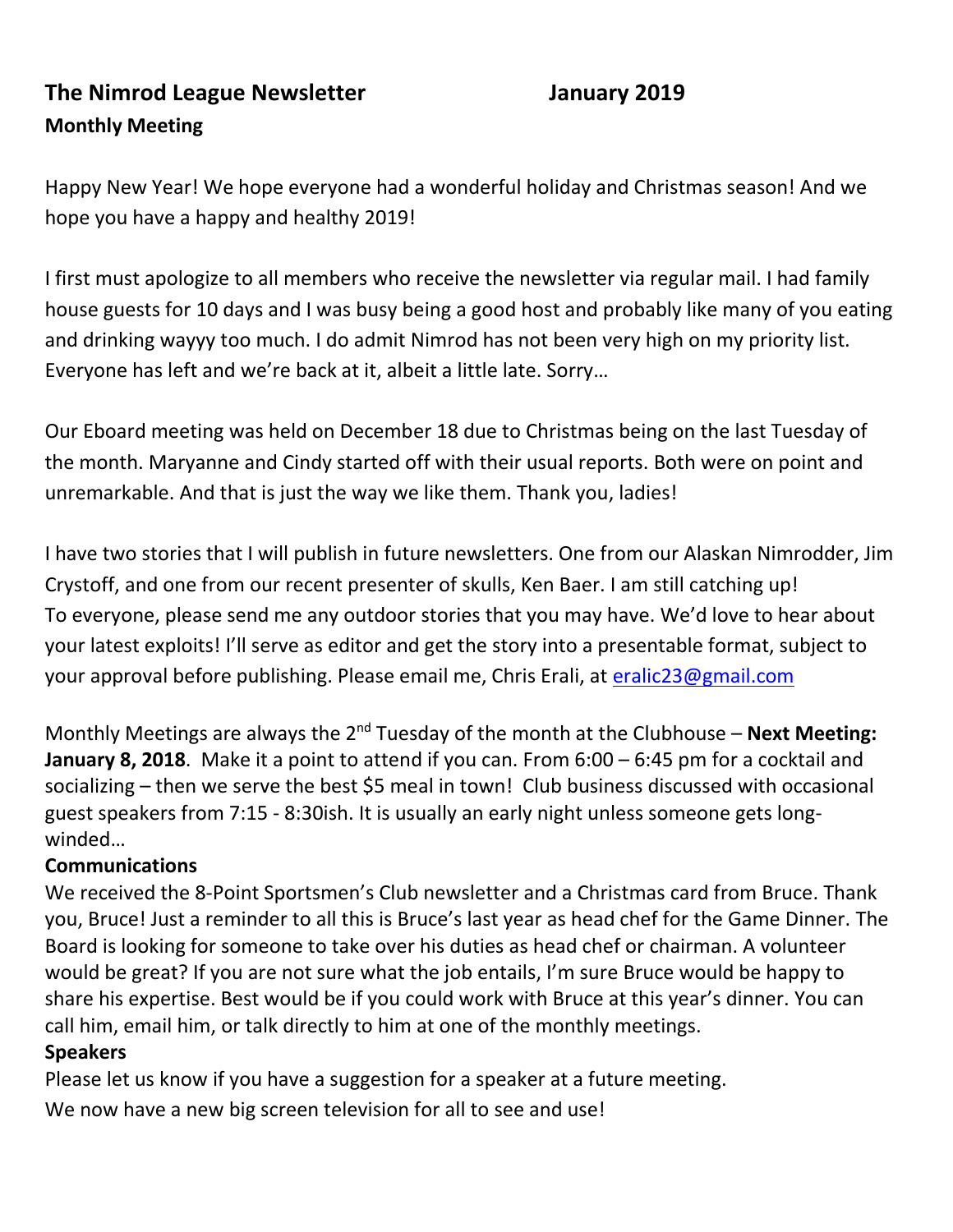#### **Monthly Safety Tip and Topic for Discussion:**

# **"Make sure the ice is safe, before venturing out."**

*If you're not sure, please consult the Mass Fish and Wildlife website for updates.*

## **New Business December 11, 2018 Election Results!**

Our election results are in! Everyone was running unopposed so naturally our officers were all reelected. The officers elected are as follows:

| President: Chris Craigue      | <b>Treasurer: Cindy Smith</b> |
|-------------------------------|-------------------------------|
| Vice President: Kevin Chviruk | Secretary: Maryanne Lane      |
| Board of Trustees: Roy Baer   |                               |

Cindy Smith had a great idea. She proposed that the club invest in some "real" plates. We have been serving any number of great meals that really lose something when served on a paper plate. The Board thought it a good idea and Cindy agreed to research cost and durability. As you can probably guess, Pat Orrell gave an enthusiastic endorsement! **Old and Unfinished:**

We're still waiting on the new light from Princeton Light for the parking lot.

Bob Horgan donated a Harrington-Richardson single shot 12 gauge to be raffled at the game dinner. Thank you, Bob!

Joe Afonso reported that all residential areas have been wired for connection to the Internet. Ours should be happening soon!

#### **Conservation Camp**

Applications are being accepted. Cost is \$950 for youths 13-17 years of age.

#### **Scholarship**

We are giving 3 this year in memory of past presidents. The criteria focus will be on

"Leadership." The memorial honorees are Peter Brewer, Jim Gibbons and Vic Shuster.

#### **Ice Fishing Derby**

Once again it is scheduled for **Super Bowl Sunday, February 3, 2019!**

Let's hope we get some cold to make some ice!

#### **Membership**

We have 3 new members to bring before the membership this month. They are Colin O'Brien of Petersham, Bryan Diehl of Holden, and Brian Boughton of Shrewsbury. To our 3 prospective members, **please join us at our next general monthly meeting, Tuesday, January 8**, **2018,**  when we welcome you to our club.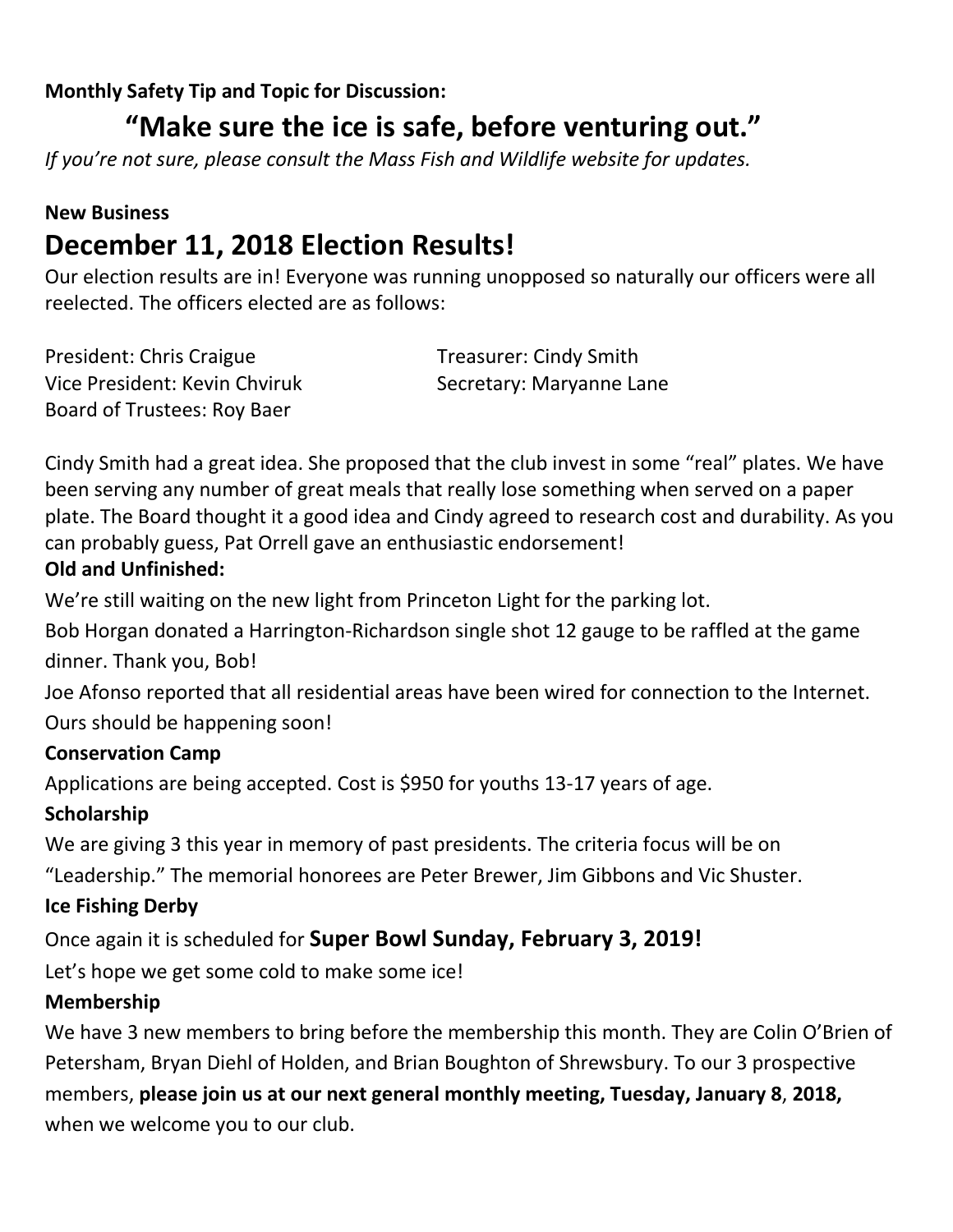#### **Board of Trustees**

No Report

#### **Trap/Skeet**

It's the holidays and it has been quiet. If the weather cooperates Thursday nights will pick up. Remember, Trap and Skeet is every Thursday afternoon/night. It is open to the public, so bring a friend and join in a night of good fellowship and shooting.

# Important Date: **May 5, 2019 Ham Shoot**

#### **Kitchen**

Bruce Ebbeson reports 0ur recent kitchen inspection went very well. The inspector was impressed with the overall cleanliness of our kitchen. He said that our stove and exhaust system was the cleanest he had seen in a commercial kitchen. Chris made the point that this set the tone for an overall very good inspection of our club. Many thanks to our members who use the kitchen AND for keeping it spotless.

#### **Game Dinner**

**Our 2019 Game Dinner will be held on Saturday April 6.** We have a good supply of game and **we need volunteers** to help prep, cook and serve the meal. We ALSO need volunteers to help set up before and clean up after the dinner. As mentioned earlier in the newsletter, this will be Bruce Ebbeson's last year as head cook. We need a volunteer to take over as head cook in 2020. He or she should contact Paul Frasier. That person can work with Bruce at the 2019 dinner to learn the details of the evening and receive his recipes and process control charts for the dinner.

#### **Rifle Range**

No report.

The building permit will be renewed. The Range building has cleared all hurdles. Construction will start as weather permits.

### **2019 Rifle and Pistol Matches**

Based upon feedback from members, here are the proposed matches for 2019:

- **22 Rimfire Benchrest** iron sights at 25 yards, optics at 50 yards. Target will be NRA A17 Smallbore.
- **Black powder Rifle and Slug Gun** iron sights 50 yards, optics at 100 yards. Target to be determined but leaning to a fun "know your limits" or hunting oriented target. This will be timed in early fall to facilitate sighting in for our hunters.
- **Pistol** any caliber, iron sights and optics/open classes. Target TBD, but I'd like to organize something fun given our paper target restriction.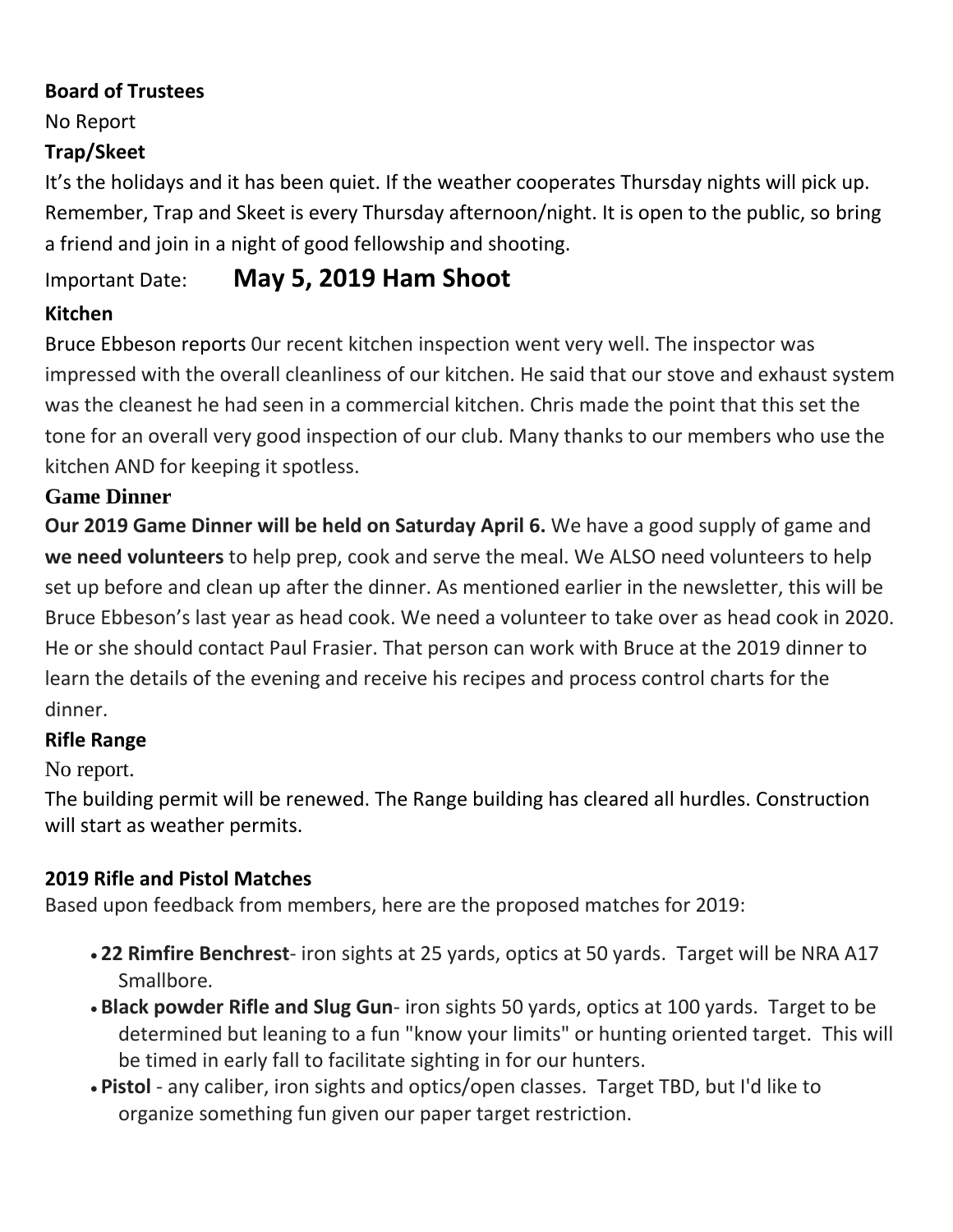• **Centerfire Benchrest**- hunter barrel, heavy barrel, and now adding precision pistol class. Rifles shoot for smallest 5-shot group at 100 yards, pistols at 50 yards. Anyone have a Thompson Contender, XP100, or long barrel scoped revolver?

Dates and details TBD, but the plan is to schedule these on Saturday mornings.

\*\* Any interest in an AR / AK / Military Carbine match? I know of several ranges where users enjoy "black rifles".

#### **House**

All is good with inspections and propane.

#### **Executive Board**

This month's meeting adjourned at 9:12 PM. We aim for the newsletter to convey the highlights. E Board meetings are held at 7 PM the last Tuesday of the month. Members are welcome if you would like to come and observe our club's operation. Our membership can be very proud of the board and the time and effort that is made by everyone to keep our club running smoothly. Member concerns are always addressed. Many times, one board member will inform others that a single club member voiced a certain matter that he/she found troubling. Our club can rest assured that any points brought up by a member are ALWAYS brought to the attention of the entire board.

#### **Grounds**

Plastic barrels have been donated for the front gate and rifle range. The dumpster is emptied every 2 weeks on Tuesday. There was some discussion on whether the dumpster should be placed closer to the clubhouse. Issue was tabled for further thought.

**Please remember that volunteers are needed to help with clean-up after a snowstorm. The walk-behind snow blower and the plowing still leave our grounds with plenty of shovel work. There are always stairs, doors and the like that need some light attention. Please no need to call or wait for a call, just show up the day after a storm, bring a shovel and pitch in!** New gates were discussed along with the rifle range. Paul Fraser has investigated the financial aspect. Locations and types were discussed. The subject was tabled for future discussion.

#### **Finance**

The market fluctuates as we all know. Smart investors stay the course.

**Bar** All is quiet.

#### **Birds**

No report